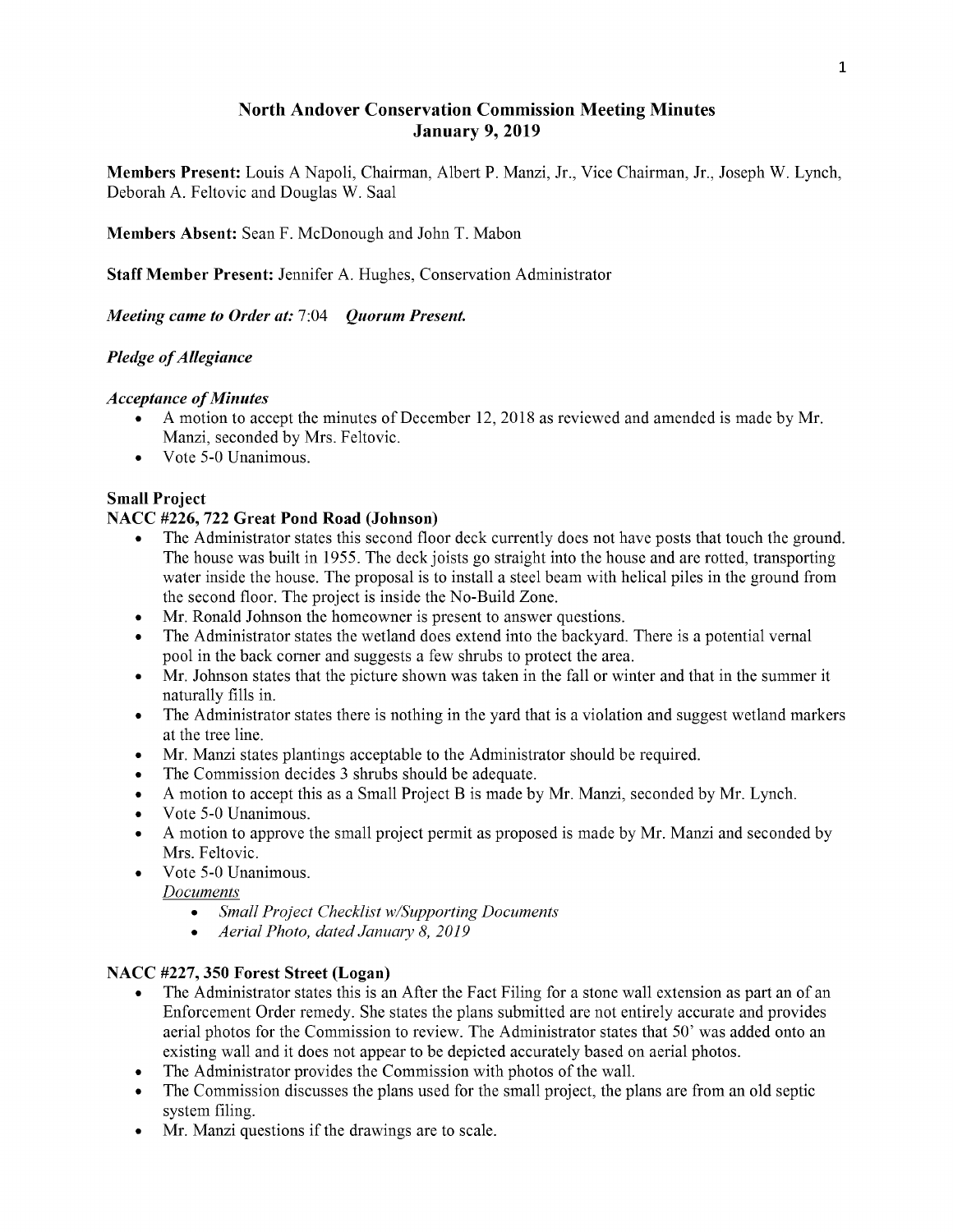- The Administrator states they are not to scale.
- Mr. Lynch confirms that the addition to the wall on the drawings differ from what the pictures show. The wall does not provide physical barrier to the wetland but that it is a sideline barrier. He questions if the distance from the wall to the 50' No-Build Zone is known and if the wall is within the25' No-Disturb Zone.
- The Administrator states the measurement is unknown and the wall is not in the 25' No-Disturb  $\bullet$ Zone and the wellhead shown on the delineation plan marks the edge of the wetland.
- The Commission discusses the reason for the construction of the wall and the scale of the plans.
- Mrs. Logan states they called the town when the original wall was built, not for the extension. The wall was built for esthetic purposes and is 3 feet tall.
- Mr. Lynch states the plan needs to be modified and cleaned up for the record. He explains to the applicant what they need to do in order to get the proper placement of the shed on the plans.
- Mr. Logan states they received a variance from the ZBA for the shed
- Mr. Lynch asks why the shed plans weren't used for this project. He suggests the applicant get a copy of the plan.
- Mr. Napoli states the Commission cannot accept the plans for the Small Project, the plans are  $\bullet$ inaccurate.
- The Administrator states the shed was legally placed. She's not sure if there's a ZBA file for the placement but will look into it for the applicant. There are other items in the field a measurement can be taken off. The plan needs to be accurate for the record.
- Mr. Saal asks if the property has been marked by a surveyor.
- Mrs. Logan states the property was surveyed when the addition was built and the side of the property was surveyed again approximately two years ago.
- Mr. Napoli states if the applicant can't provide the necessary documentation, the applicant will  $\bullet$ need to apply for a Request for Determination of Applicability.
- A motion to continue until January 23, 2019 is made by Mr. Manzi, seconded by Mrs. Feltovic.
- Vote 5-0 Unanimous.

**Documents** 

- $\bullet$ Small Project Application w/Supporting Documents
- Plot Plan, dated January 8, 2019

#### Abbreviated Notice of Resource Area Delineation 242-1741, ANRAD Request, 0Turnpike Street (Map9, Parcel 20) (BayDevelopment, LLC)

- The applicant requested a continuance via email.
- A motion to continue until January 23, 2019 is made by Mr. Manzi, seconded by Mrs. Feltovic.
- Vote 5-0 Unanimous.

**Documents** 

• Email from ghochmuth@wsengineers.com requesting a continuance until  $1/23/2019$ 

#### 242-1744, ANRAD Request, 1600 Osgood Street (Goldstein)

- Mr. Manzi has recused himself from the discussion due to a conflict of interest.
- The Administrator states at the prior meeting the Commission requested hatching be added to the plan to show where the delineation is not being confirmed. This has been done and the commission received the revised plan. The applicant is also requesting a fee waiver.
- Mike Howard, Epsilon Associates presents on behalf of the applicant and states the filing is only for confirmation of the wetland line, no work is purposed. He states the filing was continued due to the lack of DEP  $#$ , hatching on the plan and relief from the filing fee. The wetlands on this property have been reviewed several times by the Commission over the years and are well defined with easy access. A formal waiver request of the bylaw fee was drafted for the Commission. With strict interpretation of the regulations the fee would have totaled  $$17,000.00$ . He is asking the Commission to accept \$3,012.50 to cover the costs associated with the Commission and its paid professional staff to review and approve the proposed wetland delineation.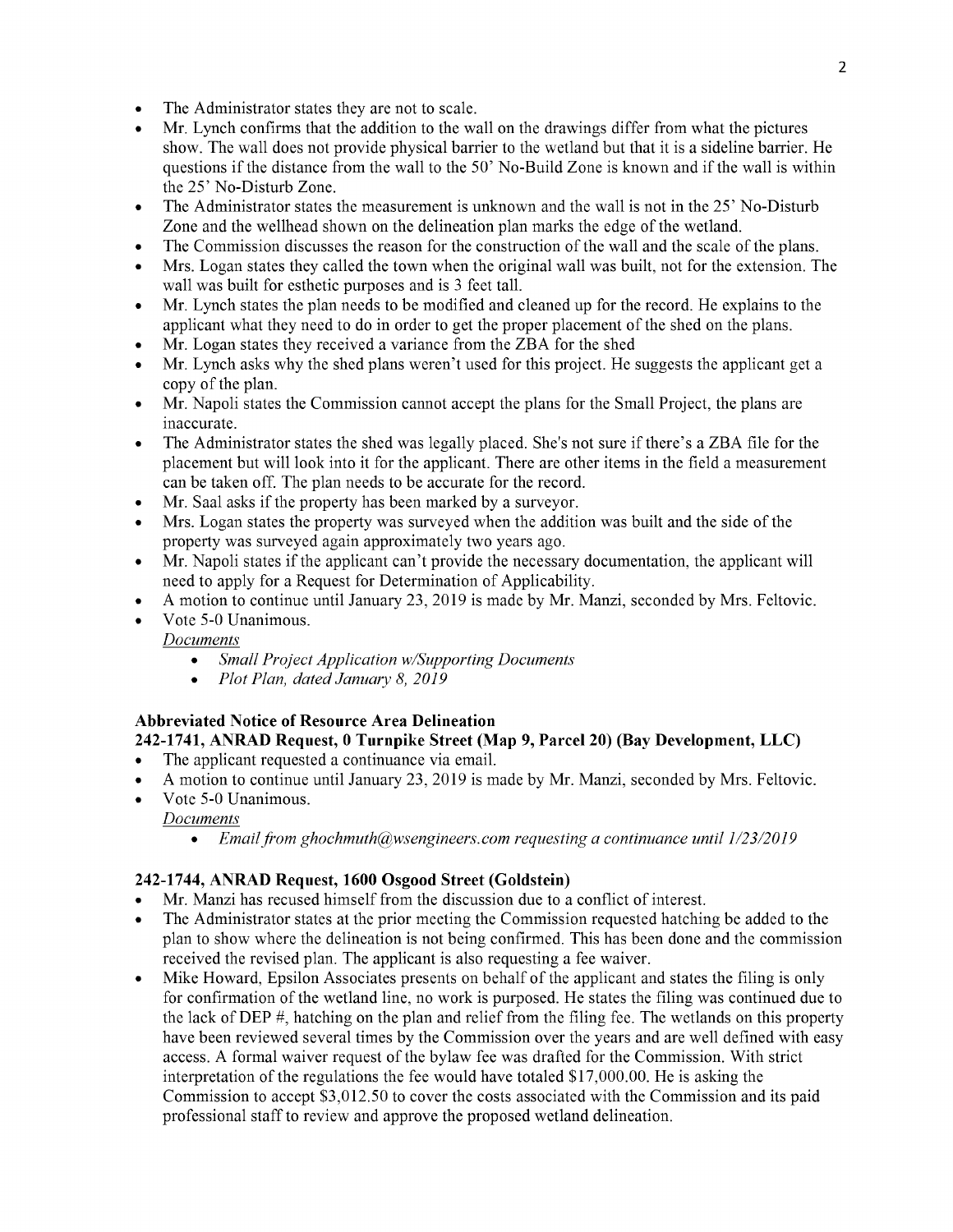- The Commission discusses the bylaws which establish fees and the fees needed to satisfy the  $\bullet$ administrative burden to review the permit.
- The Administrator states the Field Inspector and she spent approximately 3-4 hours in the field.
- Mr. Howard states he wants to be respectful with his request to the Commission and states after he confirmed with the Administrator he billed for 6-8 hours.
- Mr. Lynch states the Commission doesn't normally relax/waive fees but that this project is not your typical project, it has been reviewed several times prior.
- Mr. Napoli states the fee should be reasonable and suggests a fee of \$5,000.00.
- Mr. Howard states they are happy to accept any relief the Commission is willing to give. If \$5,000.00 makes the Commission comfortable, he's sure his client will be comfortable paying the addition money.
- The Commission discusses the filing fees.
- A motion to grant a waiver of the filing fees requiring the amount of \$5,000.00 under the local bylaw is made by Mr. Lynch, seconded by Mrs. Feltovic.
- Vote 4-0 Unanimous, Recused; Mr. Manzi.
- A motion to confirm the delineation as shown on the plan dated December 12, 2018 for Bordering Isolated Vegetated Wetland, MeanAnnual HighWater/Riverfront, BankandBordering Land Subject to Flooding is made by Mr. Lynch, seconded by Mrs. Feltovic.
	- Vote 4-0 Unanimous, Recused; Mr. Manzi. **Documents** 
		- Request Fee Waiver, dated January 3, 2019 prepared by Epsilon Associates  $\bullet$
		- Revised ANRAD Plans, dated December 10, 2019 prepared by Langan  $\bullet$

#### **Notice of Intent**

#### 242-xxxx, 430 Osgood Street (Town of North Andover)

- The Administrator states the file has not been assigned a DEP  $#$ . The Planning Department has a return receipt showing the application was mailed and received by DEP despite the fact they say they it wasn't received. The Administrator reached out to DEP but has yet to hear back and plans to follow up with them. She states the commission cannot issue a permit without the DEP  $#$  but they can still review the project.
- Mr. Lynch questions if DEP doesn't have the transmittal form or the application.  $\bullet$
- The Administrator states because this is a town project there is no fee transmittal. She emailed DEP asking if the fee form should have been sent with exempt on it. DEP responded back stating the application was never received. The application has since been emailed to DEP and a hard copy will be mailed.
- The Administrator states this is the final piece of the Mills to Hill Trails that will connect the East Mill to Weir Hill. The resource areas on this part of the trail are more sensitive because it's right on the edge between the High School field and Cochichewick Brook. The plan was done by a professional engineering firm, the wetland was delineated and the site has been walked. The path will be stone dust, there is a SWM Plan and an  $O&M$  Plan that goes along with it.
- Jean Enright presents on behalf of the North Andover Planning Department and states in a previous meeting the Commission approved other segments for the RCG property, Walker Road and Trustees of the Reservation. This is the last piece to connect all the segments to have a multi-use path for pedestrian and bike access from Stachey's to Weir Hill. The path will be constructed using stone dust. It is designed to be a 3' wide stone dust path from the overpass at the High School to the outside of the football/lacrosse field. It will extend down near the baseball field using the existing High School driveway to Osgood Street connecting to the Trustees land across the street. They are requesting a waiver of the 25' No-Disturb Zone to construct the path. The drawings were done by an engineer for this segment, this is the only segment that was done by an engineer. There is a small section of the trail that will require a stone wall to retain the section of land. The intent is to keep the path to 36" wide, the path is essentially created due to the fact that a lot of lacrosse spectators watch from that side of the field. They would like to ensure there is enough room for spectators as well as room for the path. The project was reviewed and approved by the School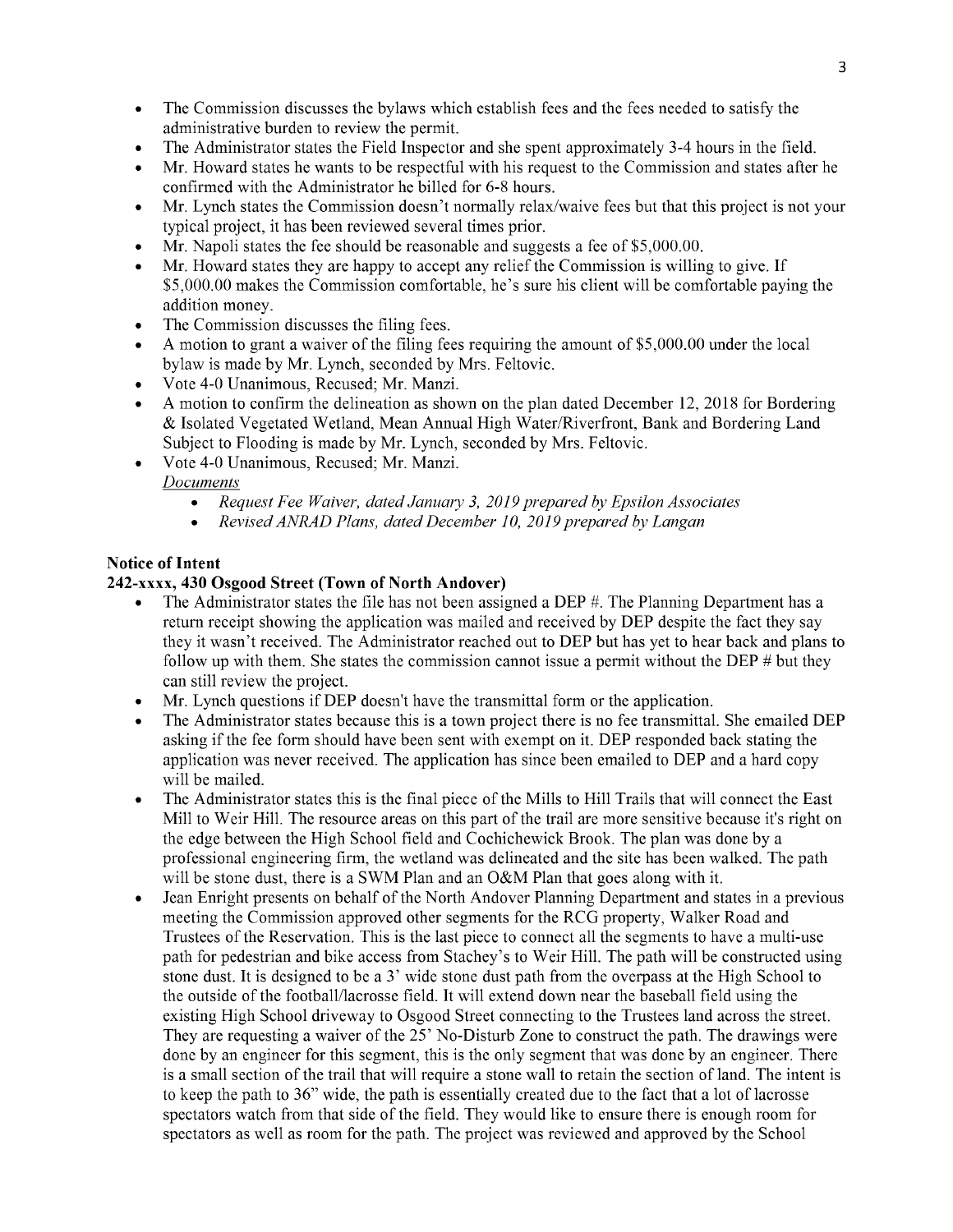Committee, they are supportive of a trail access across their property. The School Committee has a few conditions one of which is that they will not fund the trail construction or maintenance. They've also requested signage stating "No Dogs Allowed" on the path which is consistent with school property. An Alternatives Analysis was done to get to Weir Hill which consisted of utilizing streets.

- Mr. Lynch asks if the DPW will be constructing the path or if it will be hired out.  $\bullet$
- Mrs. Enright states that DPW will be overseeing the construction and will bid this section out.
- Mr. Lynch states the Commission will require the OOC for the NOI to be part of the bid documents. He questions if these are the plans that will go out for bid.
- The Administrator states they have an erosion control and sedimentation plan. The plans before the Commission are the plans that will go out for bid.
- The Commission discusses the RT. 125 overhead crosswalk.
- Mr. Saal questions the need for the trail when there's already a trail around the field. He's walked the area and never received any negative comments about its use.
- Mrs. Enright states the area is more of a spectator standing landing. She states the trail was funded by the CPC Committee in 2014 and that it has taken quite some time to get to this stage. She states they recently did a Master Plan and this is very consistent with the goals of the Master Plan including connectivity, walking trails and bike paths.
- The Administrator states it is one thing for a person to pass through the area and another to mark it  $\bullet$ as an official trail receiving heavier use. The Alternatives Analysis states because the trail would be open to users at all times of day the School Committee would not allow the trail to pass through the school property proper. She states the trail is envisioned as a multi-use trail.
- Mr. Lynch asks if the trail is intended to be open year round.
- Mrs. Enright states the use of stone dust will delineate the trail as the trail to Weir Hill. It is not intended to be a year round trail and will not be plowed in the winter.
- Mr. Lynch states the Commission will condition the path not to be cleared.
- A motion to continue until January 23, 2019 is made by Mr. Manzi, seconded by Mrs. Feltovic.
- Vote 5-0 Unanimous.
	- **Documents** 
		- Alternatives Analysis, dated November 29, 2018 prepared by North Andover Planning Department
		- Notice of Intent Application, dated November 28, 2018 prepared by The Engineering Corp
		- Site Plans dated November 28, 2018 prepared by The Engineering Corp

## 242-1745, 350Winthrop Street (RDM, Inc.)

- The Administrator states Market Basket replaced the culvert at the other entrance and it has since received a Certificate of Compliance. This proposal deals with the rest of the area including the swale/stream that runs through the parking lot. The DEP comments issued for this project have been printed for the Commission.
- Peter Ellison, TEC, Inc. present on behalf of the applicant. He states they were before the  $\bullet$ Commission several years ago to replace the southerly culvert and that a COC was received. Due to the comments they received from DEP they will likely change their approach to the project. Mr. Ellison's client is not interested in filing with Army Corps or MEPA to accomplish what is shown on the plan C1  $\&$  C2. They are likely to move forward with the Northerly Culvert which is shown on sheet C3.
- The Commission discusses the procedure moving forward with the proposed project.  $\bullet$
- The Administrator questions if the proposal would remain the same for the culvert replacement.
- Mr. Ellison states the proposal on sheet C3 would remain the same.
- Mr. Lynch questions how this would negate the involvement of the Army Corps.
- The Administrator states the Army Corps comes strictly from the dredging and reconstruction of the perennial stream. She states for this to be a restoration project DEP would be looking for more environmental benefit from the project.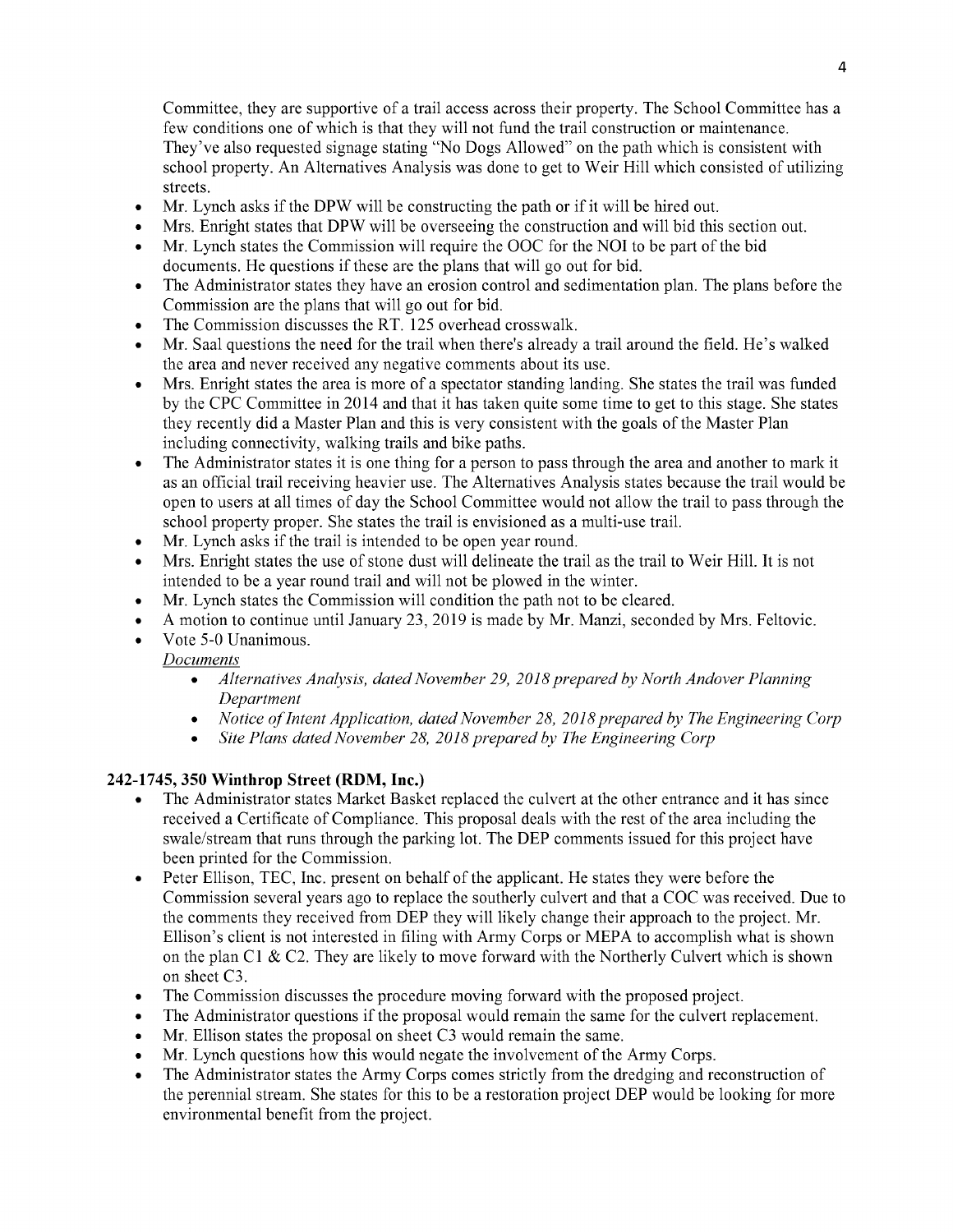- The Administrator states before the proposal is withdrawn or changed she would like the  $\bullet$ opportunity to have a conversation with DEP. She feels there are benefits to some of the proposal. Her concerns with the other end of the project are due to the fact the current culvert dumps over the bank into the Shawsheen River. There are some issues to be worked out but she feels the project is worthy of discussing.
- Mr. Lynch comments about the parking lot land area that was once part of the resource area. He  $\bullet$ believes lots of restoration opportunity exists and that it would be a missed opportunity to clean things up. He questions if a prior meeting with MassDOT happened due to this upcoming project.
- The Administrator states they tried to work together to have the projects happen at the same time  $\bullet$ but it didn't work out.
- Mr. Ellison states the proposed project is somewhat intertwined with MassDOT. The new MassDOT catch basins will tie into existing pipes that will discharge into the stream. The plan was to clean the stream out. The pipes are clogged with sediment and the large pipe that comes across is barely visible. The elevation of the bottom of the stream is at the top of the pipe, and 36" of the pipe is buried in sediment.
- The Commission discusses the clogged catch basins on Rt. 114 and the need for them to be  $\bullet$ cleaned.
- Mr. Lynch confirms the proposal would be to pick up where the other project left off at the southern driveway. The channel along a waterway would be cleaned out adding a slope to move it through while collecting water from the MassDOT Highway. Once the water is collected the deep sumps on the highway will keep the sediments in place preventing them from migrating into the proposed project. The new no stockpiling area in the plaza will prevent sediments from the parking lot. It will allow the new water to remain clean except for the maintenance of litter. At the other driveway on the northerly culvert they propose to replace the culvert to stream standards and reestablish a channel.
- The Administrator questions the existing grade where the bank and river meet as well as how it  $\bullet$ appears in the proposal.
- Mr. Ellison states they would like them to have a smoother transition.
- The Administrator states her concerns once it goes over the bank it's still a pretty steep drop which raises concerns with bank erosion.
- Mr. Ellison states there are a few reasons for the approach with the culvert. The culvert is very close to the gas station property line so that replacing the culvert in place could cause impact to the property. It's a shorter culvert which is less costly and easier to construct. The existing culvert can remain in place to carry the flow during construction and be transferred over at the end.
- Mr. Lynch states this area is where they stockpile snow on heavy winters and the practice would need to be modified.
- Mr. Ellison states one of the considerations is to avoid the snow stockpile area.
- The Administrator states per the plans the area is quite large giving them other areas to stockpile snow and that signage can be used to prevent stockpiling in the swale. She suggests overlaying the plans on an aerial photo.
- The Commission discusses the stockpile area.
- A motion to continue until January 23, 2019 is made by Mr. Manzi, seconded by Mrs. Feltovic.
- Vote 5-0 Unanimous. **Documents** 
	- NOI Application, dated November 29, 2018 prepared by The Engineering Corp
	- Stream Restoration Proposed Grading Plan, dated November 29, 2018
	- DEP Technical Comments  $\bullet$

# 242-1746, 495 Main Street (Town of North Andover)

- Craig Miller and Jacob Murray, Waterfield Design Group present on behalf of the applicant.
- The Administrator presents the Commission with presentation plans of the recreation complex and photos from the wetland area.
- Mr. Miller presents a summary of the project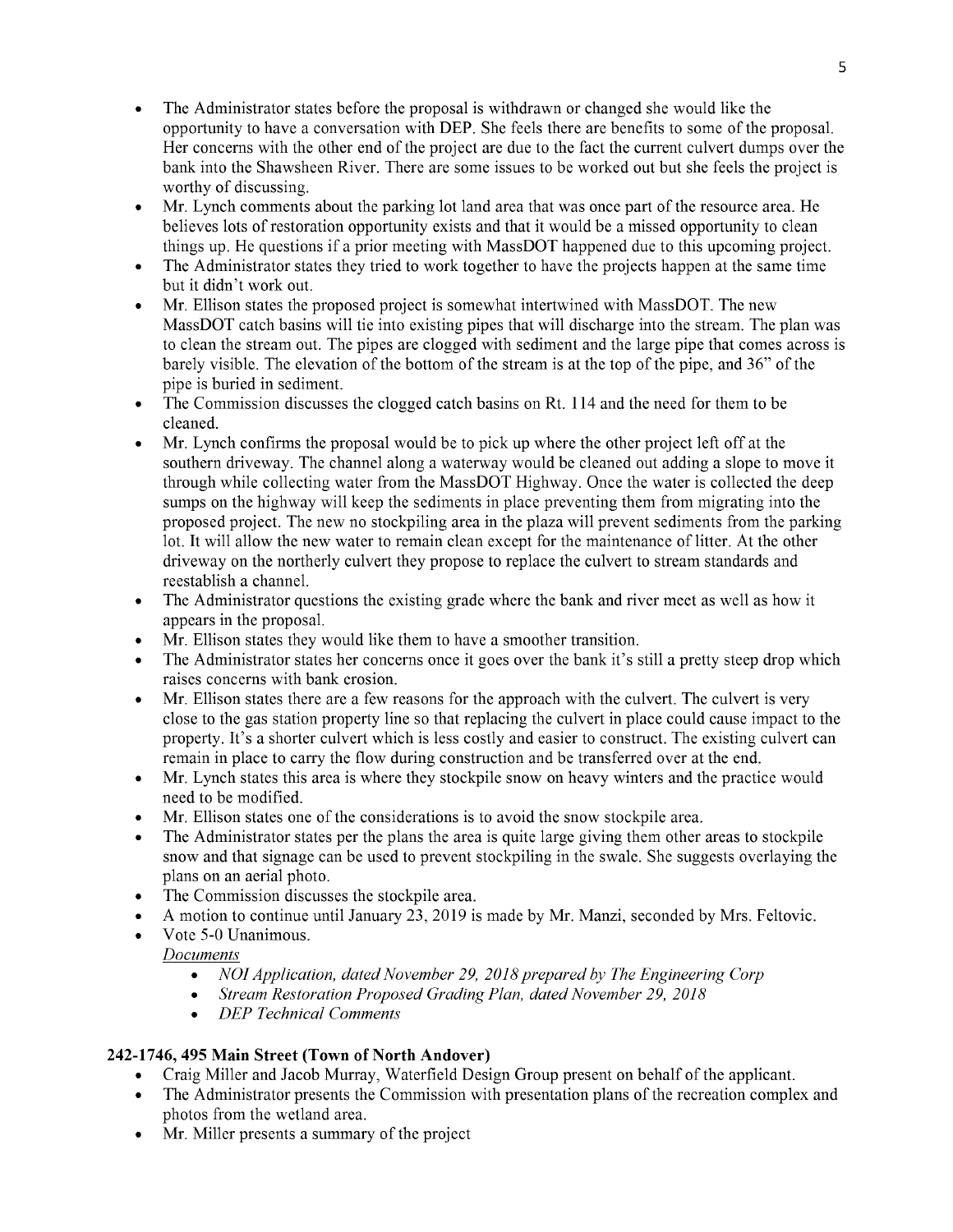- Mr. Murray states the wetland line was flagged by Norse Environmental several years ago. The site has been walked recently with the Administrator and the flags were reconfirmed. The existing pavement is on the 25' No-Disturb Zone and this line will be held with the new layout. The parking will be expanded away from the wetlands and the Buffer Zone. The area will be reconfigured and repaved with drainage improvements. The amount of pavement will be the same within the  $100'$ Buffer Zone, 50' No-Build Zone and 25' No-Disturb Zone. To treat the water they will meet all the North Andover and DEP standards for water quality and quantity. This will be done through deep catch basins, proprietary separators and infiltration chambers. The plans show the entire drainage network with the catch basins (orange squares), manholes (yellow, circles) and proprietary separators (purple, dots). As the water is collected it will treated before it goes to the infiltration chamber (cyan, rectangles). The quantity and volume will be reduced through infiltrating and the quality will be improved taking out the fines and the total suspended solids to 80%. There are other drainage networks through the site. There is a long one near the 100' Buffer Zone which will be collected by a series of pipes and transmitted to the infiltration chamber. It will be a paved area that has been reconfigured so the island inside the parking lot meets what's best for traffic by North Andover standards.
- The Administrator states that in two weeks the project will go before the Planning Board for site plan review and believes the drainage will be reviewed.
- Mr. Lynch states it's a good project but the entire area is a perched water table.
- The Administrator states they will start the process and the Commission will be involved with what comes out of the review.
- Mr. Lynch states the Commission's jurisdiction is limited to the wetland buffer zone, and the high ground water is what makes the wetland exist. He questions how the volume of water can get in the ground without affecting the abutting properties and abutting wetlands.
- Mr. Miller states they have done the research with extensive soil testing on the site before locating the underground drainage structures. It is a challenging site based on the engineering. They are confident they can make it work for North Andover.
- Mr. Lynch questions the under drains of the fields and the infiltration in the same area.
- Mr. Murray explains the existing grass field absorbs some of the water and some runs off but most runs into the grass. When going with synthetic, the synthetic turf drains the field. The water either sits in the soil or gets discharged, this is the purpose of the under drains. The chambers underneath take the water away from the turf, collecting it in the infiltration system allowing them to store the water and infiltrate over time.
- Mr. Miller states the infiltration chambers are large because of the bad soil.
- Mr. Lynch states drainage in the parking lot was a big concern when the Middle School was expanded. He feels they are adding additional infiltration to account for this issue.
- Mr. Miller states when the holes for the infiltration chamber are dug they will have a lot of fill. This will allow them to raise the profile of the fields. As the profile is raised it will give them more separation between the groundwater and the proposed drainage system.
- Mr. Lynch asks if the project is with DEP for review.
- The Administrator states they have received a file number but given the limited jurisdiction DEP may not have any comments. Her only comment is the first time the wetlands were reviewed they noticed a path used by the school kids. The second time it appeared as if a truck had driven into the wetlands from Woodbridge Road and dumped yard debris. She suggests that something should be done to prevent vehicular access to the area. The project has not gone before the Planning Board and they have a lot more jurisdiction over the site from a site plan review standpoint. The Stormwater Review will be coming and she expects they will hear from abutters.
- Mr. Lynch questions if the project will be funded with CPC money.
- The Administrator states it is and was voted on last spring at the town meeting.
- Mr. Napoli questions if the project will go out for third party review and if Planning and Conservation will use the same person.
- The Administrator states it will go out for third party review. Horsley Witten is one of the towns  $\bullet$ new peer reviewers and thinks they will get the project.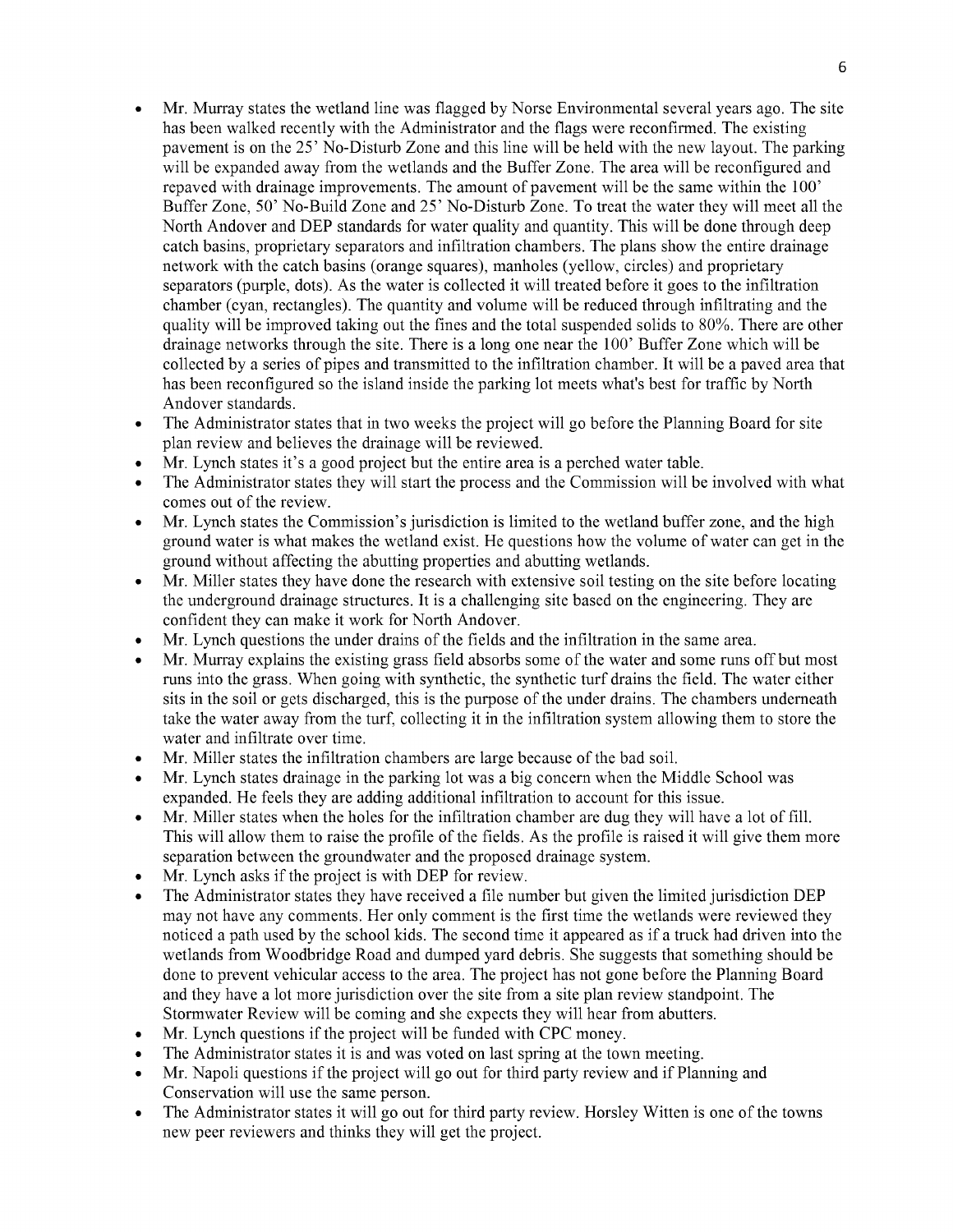- Mr. Napoli states his main concern is the edge of the woods where the wetlands are. He questions  $\bullet$ if the project will go beyond the existing pavement and if there will be more parking.
- Mr. Miller states they are going to reconfigure the parking lot, staying within the existing footprint.
- Steve Legal, 26 Hemlock questions how much higher the profile of the field will be.
- Mr. Murray states in the area near Hemlock the profile will be lifted about 1'. There will be swales with collection points to prevent runoff onto abutter's property. The water will then go back into the infiltrators.
- Kim Reardon, 62 Parker Street states the woods are flooded after a big rainstorm or when the snow melts. She asks if the parking lot is not extended into the woods, will it be extended in the opposite direction. If so does this means they will be cutting into the hill which will add more pavement. She expresses her concerns with more pavement and less grass to absorb the water. She inquires on the blue and pink ribbons tied to the trees in the woods.
- Mr. Miller states the infiltration chambers shown on the plans will capture every single drop of  $\bullet$ water generated by the new pavement, none of it will leave the site.
- Mr. Murray states the pink ribbons in the woods are wetland flags to identify the edge of the wetland. The blue ribbons are old wetland flags. They are required by code to update the wetland flags if the older ones are outside of 12 or 24 months.
- The Administrator states the wetland was flagged in 2017 during the planning phase.
- Mr. Legal questions how it's possible the water doesn't leave the site and if there's a similar system in place in town.
- Mr. Miller states they have developed a system of manholes, pipes and catch basins to catch the parking lot drainage bringing it to an internal underground chamber with gravity. The water will go back into the ground and will require no pumping.
- Mr. Lynch states the proposal can't change or alter the drainage pattern that makes it worse. The project won't solve an abutter's problems but it can't make it worse. The project drainage will be reviewed by a third party and some changes could be made. A large project happened at Merrimack College to improve the football stadium, parking areas and dorms. The applicants were held to the same standard to protect abutters in the Town of Andover.
- Mr. Legal states he's heard the upper field at the High School near the Fire Station is soggy.
- The Administrator states the Commission permitted both of the High School fields which rely on underground drainage and that she hasn't heard of any issues with them.
- Mr. Lynch states the when the systems are done right and maintained they work. The O&M Plan is  $\bullet$ important to the project as well as the Towns understanding of the O&M Plan.
- Mr. Miller states the bulk of the drainage on the site is the fields. The parking lot drainage is susceptible to bad maintenance, sedimentation and clogging and is roughly  $\frac{1}{3}$  of the drainage.
- Mr. Legal questions how this amount is measured and if the turf will have ground up tires in it, he's heard ground up tires can be a carcinogen.
- Mr. Manzi states the pre and post run off have to equal and is measured by math.
- Mr. Miller states the turf may have ground up tires in it.
- Mr. Lynch hasn't heard anything about the ground tires being a carcinogen. He heard the professional and college teams in the warmer climates have ripped up the turf and replaced them with white ground up rubber because of the heat.
- Mr. Miller states the turf material hasn't been chosen yet and they still have time to choose either black or white rubber.
- Steve Faucher, 50 Parker Street expresses his concerns with the traffic and the parking this will create on Parker Street. He states that even with "Do Not Enter" signage people still enter the parking lot the wrong way. He expresses his dislike of the project stating the funds could be used elsewhere in the town for improvements.
- Mr. Lynch states the Conservation Commission does not have the jurisdiction regarding these  $\bullet$ issues and they need to be addressed at the Planning Board Meeting.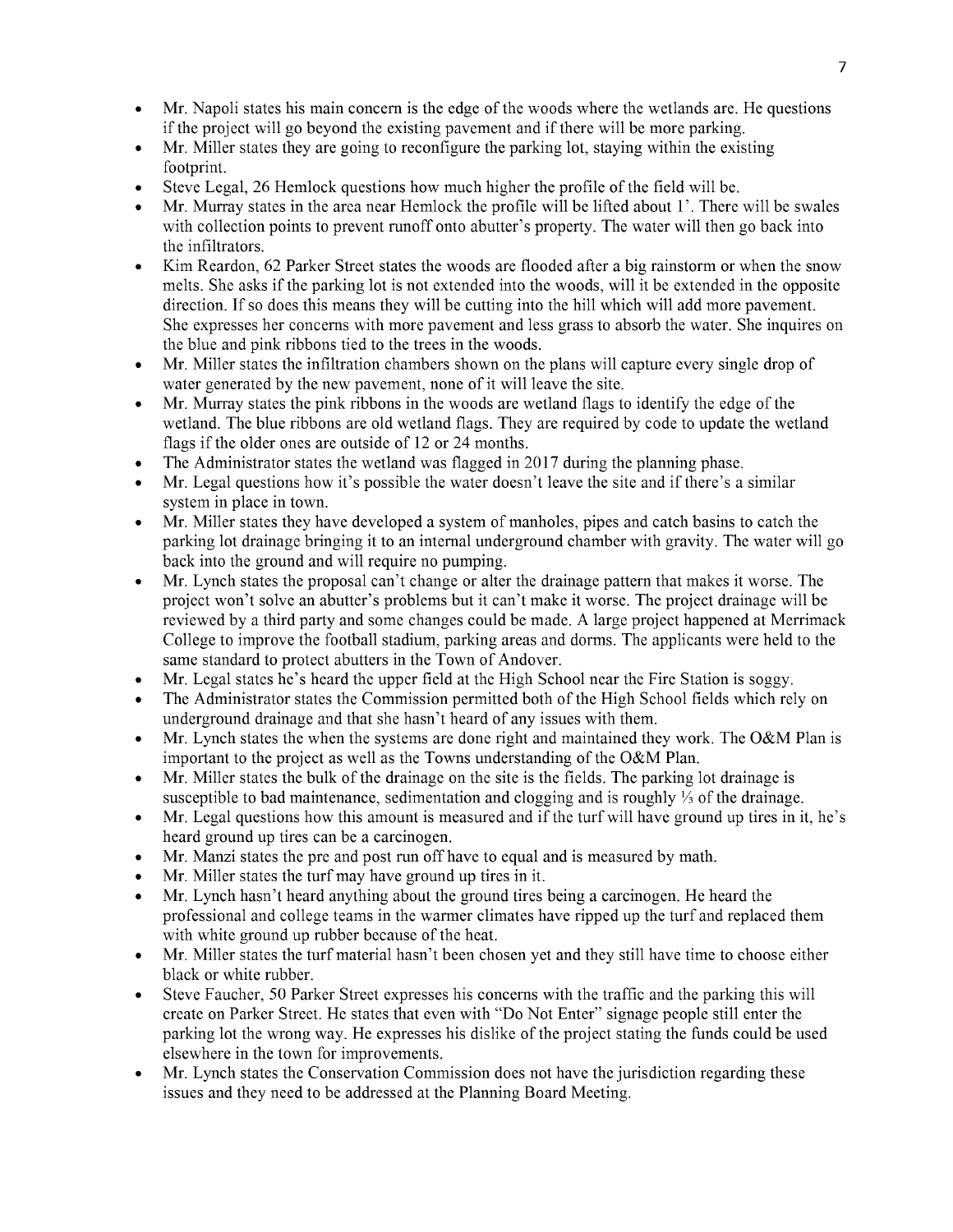- Matthew Richardson, 30 Spruce Street states he has water flowing through his basement and  $\bullet$ questions if they have looked at the broader area of what the flow is. He asks if the recreation complex will affect the flow of things that are naturally flowing.
- Mr. Miller states they are not looking at ground water.
- Mr. Saal raises his concerns with the fresh water table in the area and that more water cannot be added to the system.
- A motion to continue until January 23, 2019 is made by Mr. Lynch, seconded by Mrs. Feltovic.
- Vote 5-0 Unanimous.

**Documents** 

- Certified Abutters List
- Presentation Plans, dated January 9, 2019 prepared by Waterfield Design Group
- Notice of Intent Checklist
- Notice of Intent Narrative, dated December 2018 prepared by Waterfield Design Group
- $\bullet$ Notice of Intent Permitting Plans, dated December 20, 2018 prepared by Waterfield Design Group
- SWM Plan, dated December 2018 prepared by Waterfield Design Group
- SWPPP and EC Plan, dated November 2018 prepared by Waterfield Design Group

#### 242-1747, 42 Vest Way (Wieners)

- Fred Hancox, Hancox Kitchens & Construction presents on behalf of applicant. Bill Manuell of  $\bullet$ Wetlands  $&$  Land Management, Inc. is unable to attend tonight's meeting due to a scheduling conflict.
- The Administrator states this is a Waiver Project in the No-Disturb and No-Build Zone. The house was permitted by the Commission in 1985 and was built this close to the wetland. It has a PCOC from the subdivision. There are appurtenant structures off the back of the house and the building files have been checked, nothing has been found stating it's not in compliance.
- Mr. Hancox states they are looking to demolish an existing sunroom, deck and patio to construct an  $\bullet$ addition and directing the roof runoff into an infiltration system.
- The Administrator asks if they will be removing the additional 8 feet of asphalt that extends beyond the existing garage. The removal of this could be beneficial to the Commission.
- Mr. Hancox states the driveway portion leading to the deck will be removed as it won't serve a purpose. The driveway pavement may need to remain for garage turnaround purposes.
- Mr. Lynch asks for clarification of the proposed plans and states he believes the additional asphalt probably serves as a means of a hammerhead.
- Mr. Hancox states after the removal of the existing sunroom, deck and patio a new living space will be constructed in place of the former features.
- Mr. Lynch questions where the 50' No-Build Zone is on the plan.
- The Administrator states it runs directly through the middle of the house.
- Mr. Lynch states the removal of as much of the asphalt as possible would be an improvement.
- The Administrator states a thorough Alternatives Analysis was done showing other possibilities that were considered. She asks if the distance was considered from the cultec chambers to the septic system.
- Mr. Hancox states he believes the distance was taken into consideration.
- The Administrator states she has spoken with the homeowner about the lack of a Buffer Zone and creating a Buffer Zone Enhancement Plan. She suggests a 10' shrub Buffer Zone along with posts and markers to protect the resource area. From past conversation the homeowner seems to be in agreement with this.
- Mr. Hancox questions if a fence would be needed.
- The Administrator states that wooden posts with wetland markers are sufficient.
- The Commission discusses the Project Waiver Request.
- A motion to continue until January 23, 2019 is made by Mr. Manzi, seconded by Mr. Lynch.
- Vote 5-0 Unanimous. **Documents**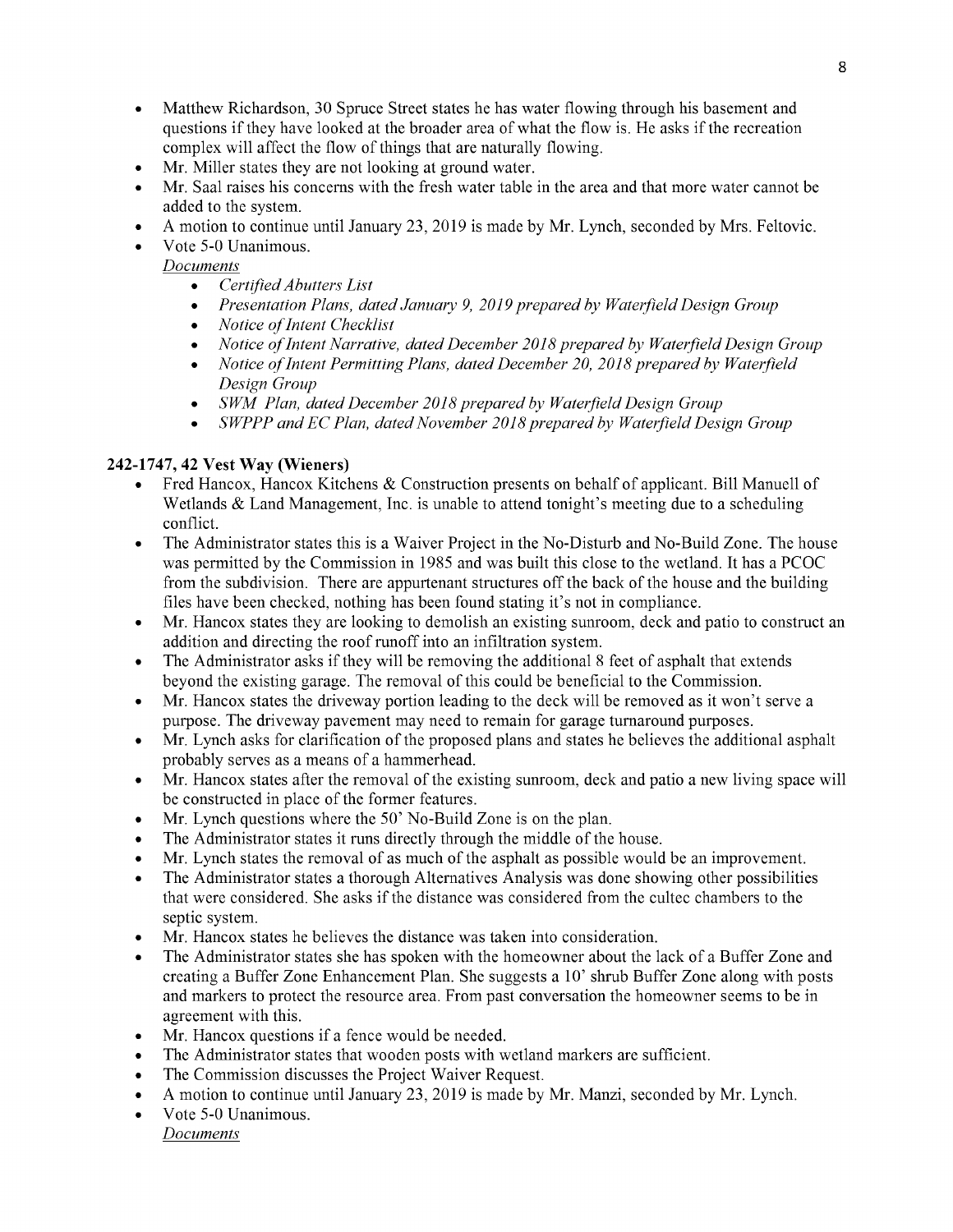- CC Site Plan, dated December 4, 2018 prepared by Vineyard Engineering  $\&$ Environmental Services Inc.
- SWM Report, dated December 4, 2018 prepared by Vineyard Engineering  $\&$ Environmental Services Inc.
- Notice of Intent Application, dated December 2018 prepared by Wetlands  $\&$  Land Management, Inc.
- Original Plan  $\bullet$
- Revised CC Site Plan with Shorter Addition, dated January 8, 2019 prepared by Vineyard Engineering & Environmental Services Inc.

## Request for Determination of Applicability

# 46Foster Street (Margolycz)

- Mr. Manzi has recused himself from the discussion due to a conflict of interest.
- The Administrator states the proposal is to fill in an existing pool on the property.
- Greg Hochmuth, Williams  $\&$  Sparages presents on behalf of the applicant with the site contractor Tim Breen.
- The proposal is for the removal of the swimming pool along with a small patio that surrounds the  $\bullet$ pool and some stairs. The property has sloping terrain with wetland resource areas directly below. An access road will be constructed around the left side of the house, down towards the pool. There will be no stockpile, the material will be loaded directly into the truck and removed from the site. A stone construction entrance has been suggested to clean the truck tires before getting back out to Foster Street. The wetlands at the bottom of the hill follows the rear of a stockade fence, a 12" diameter mulch sock with silt fence has been proposed along the inside of the fence. Once removed the area will be regraded and stabilized.
- Mr. Lynch questions if there is a wetland to the left of the mulch sock and if they will be bringing  $\bullet$ material in for fill.
- Mr. Hochmuth state there is no wetland to the left of the mulch sock, Mosquito Brook is approximately 700 feet away. He states there is flood plain which they will not be filling and that some material will be brought in. There is an existing field stone wall 8-10' off the house that is starting to fall in spots. The plan is when the construction access road is in place to keep the slope in place going over the wall so the wall wouldn't continue to fall.
- Mr. Lynch questions the limit of regrading.
- Mr. Breen states they will bring in under 100 yards of fill material. The mounded area around the pool will not be flattened out. It will be moved around to make a more uniform slope.
- Mr. Napoli suggests a stockpile be added to the plans to keep the project moving. He also requests the construction entrance be added to the plans.
- Mr. Hochmuth states he will add the stockpile and construction entrance and submit a revised plan.
- Mr. Lynch requests a line be placed on the plan showing the distance from the wetland line to the erosion controls.
- Mr. Hochmuth will add dimension to the plan per the Commission's request.
- Mr. Saal questions if there's any tree work purposed for the construction access.
- Mr. Breen states no tree work purposed. There is approximately 12 feet of clearance on the left side of the house.
- Mr. Hochmuth states they are hoping to do the work this winter under frozen ground conditions.
- The Commission discusses ground conditions for construction.
- A motion is made to issue a Negative Determination  $#3$  as proposed with conditions for pre and post construction inspections, a plan showing construction access and a construction schedule with work to be done under frozen conditions is made by Mrs. Feltovic, seconded by Mr. Saal.
- Vote 4-0 Unanimous, Recused; Mr. Manzi.

**Documents** 

- $\bullet$  $WPA$  Form  $1$  - Request for Determination of Applicability
- LOCUS Map #46 Foster Street  $\bullet$
- Project Narrative, prepared by Williams and Sparages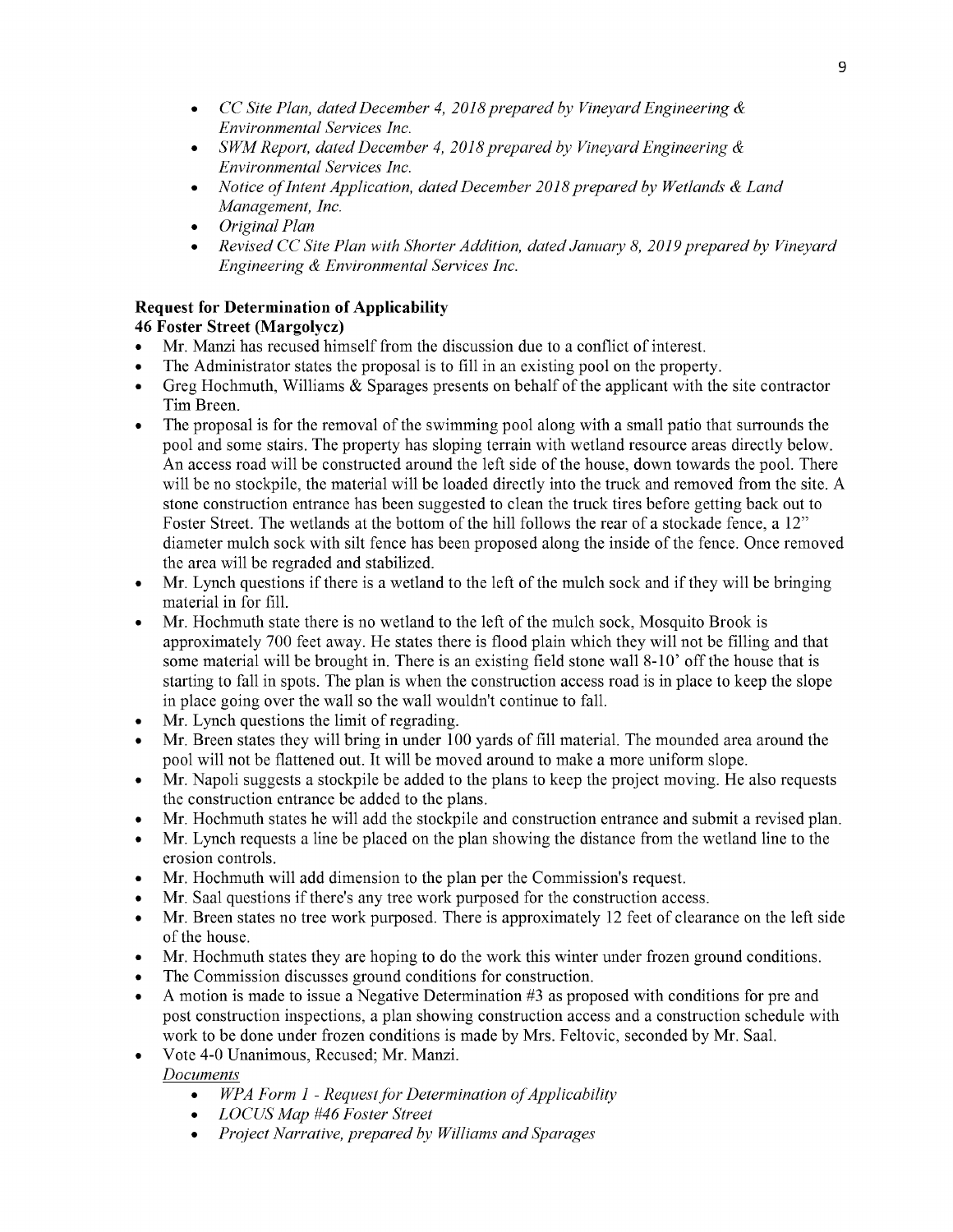- Request for Determination of Applicability Sketch Plan, Prepared by Williams and  $\bullet$ Sparages
- Affidavit of Service, dated December 6, 2018  $\bullet$
- Notification to Abutters
- Abutter List, dated November 7, 2018  $\bullet$

# General Business

## 242-1382, COC Request, 1820 Turnpike Street (GFM General Contracting)

- The Administrator states the Alternatives Analysis requested by the Commission has been provided. The tank was placed in its current location due to the infrastructure around the building. The tank is off the edge of the pavement which still places it in the 50' No-Build Zone. They currently have a chain link fence around the tank. They are proposing to continue along the length of the wetland area with wetland markers. Documentation of the mitigation area and full compliance with the O&M are still needed. The list of plants that was received are not the list of plants that are on site and more research may be needed.
- Mr. Lynch states he's visited the site and can understand the constraints of the tank placement. He  $\bullet$ confirms the tank was not part of the original application.
- Brian Vaughan, Smolak  $&$  Vaughan LLP presents on behalf of the applicant and states the applicant thought they planted the plantings that were required.
- The Administrator states there were multiple iterations of the plan and she needs to confirm the plantings onsite are correct. The tank was not part of the original plans and would require an EO to permit the work.
- The Administrator states since the Alternatives Analysis has been completed the Commission can order the installation of the fence along the No-Disturb Zone and wetland markers.
- A motion to issue an Enforcement Order as proposed is made by Mr. Manzi, seconded by Mrs. Feltovic.
- Vote 5-0 Unanimous.
- Amotion tocontinue untilFebruary 13, 2019ismade byMrs. Feltovic, seconded byMr. Manzi.
- Vote 5-0 Unanimous.

**Documents** 

- Alternatives Analysis Memo, dated January 7, 2019 prepared by Smolak & Vaughan LLP
- As-Built Plan, dated September 13, 2018 prepared by Eastern Land Survey Assoc., Inc.  $\bullet$
- Invoice  $#39669$ , dated December 8, 2018 prepared by Daigle Enterprises

# 242-1632, COC Request, Interstate 495 (MassDOT)

- The applicant requested a continuance via email.
- A motion to continue until January 23, 2019 is made by Mrs. Feltovic, seconded by Mr. Lynch.
- Vote 5-0 Unanimous. **Documents** 
	- Email from amy.lynch2@state.ma.us requesting a continuance until  $1/23/2019$

# 242-0639, COC Request, Osgood Street at Holt Road (MassDOT)

- The applicant requested a continuance via email.
- A motion to continue until January 23, 2019 is made by Mrs. Feltovic, seconded by Mr. Lynch.
- $\bullet$ Vote 5-0 Unanimous.

**Documents** 

Email from amy.lynch2@state.ma.us requesting a continuance until  $1/23/2019$ 

## Friends of the North Andover Trail, Cyr Center Boardwalk - Request for Support Letter

- The discussion has been tabled to the end of the meeting.
- The Administrator states this section of trail at the Cyr Center crosses a wetland on a stone wall and is not safe. The idea would be to reroute the trail onto a safer boardwalk. The Commission is not approving a project, they are supporting FONAT in their application to the CPC.